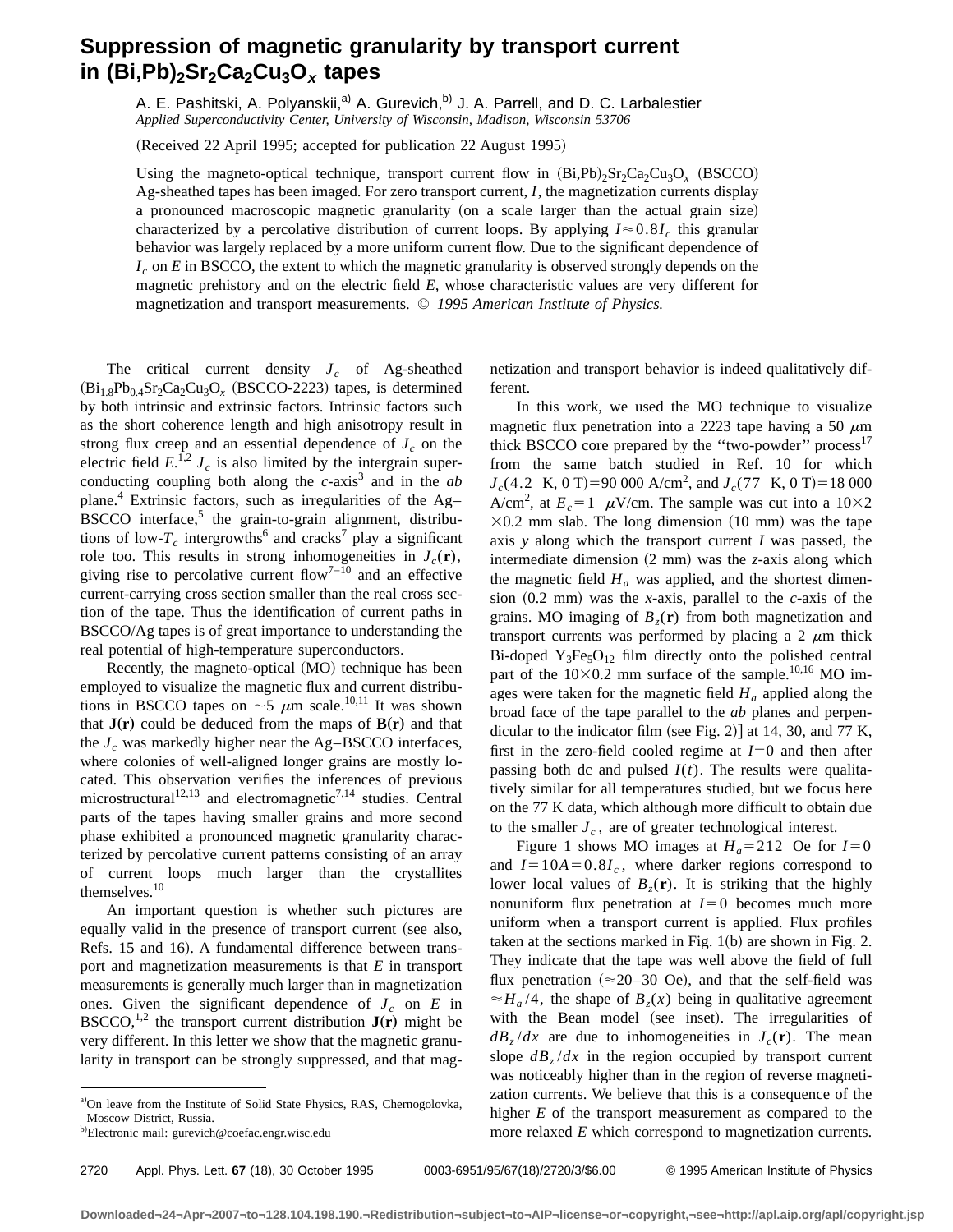

FIG. 1. MO images of the 2223 tape at 77 K and 212 Oe for transport current (a)  $I = 0$  and (b)  $I = 10A \approx 0.8I_c$ .

To visualize the current flow, we plot the twodimensional (2D) map of  $B_7(x,y)$  obtained from the MO images. The images were averaged over scales  $L=6 \mu m$ , larger than the characteristic sizes of the second phase precipitates, as discussed in detail in Ref. 10. Due to the slab geometry of the sample and the high aspect ratio  $(\sim 10)$  of the platelike grains whose long dimensions are parallel to **H**, this averaging enables us to suppress the component  $J_z(\mathbf{r})$ , making  $J(r)$  effectively 2D over macroscopic scales  $>L^{10}$ . Then the contour maps of  $B_7(x, y)$  in Fig. 3 can be regarded as the current streamlines over lengths larger than *L*, although at the Ag–BSCCO interface this interpretation is valid only qualitatively, since surface irregularities may cause noticeable  $B_{x,y}(\mathbf{r})$  components. However, this 2D approximation certainly permits a clear qualitative visualization of current paths in both magnetization and transport experiments.

As seen from Fig. 3, the magnetic flux distribution at *I*  $=0$  is markedly different from that for the current-carrying state. At  $I=0$ , the tape exhibits a granular structure of magnetization currents characterized by an array of macroscopic current loops much bigger than the BSCCO grain size  $(\approx 3)$ 



FIG. 2. Flux profiles taken at the marked places in Fig.  $1(b)$ . The inset shows  $B_z(x, y, 0)$  for  $I=0$ ,  $I=I_c/2$ , and  $I=I_c$  in the Bean model for a half-infinite slab in a parallel field. *F* shows the location of the MO indicator film on the sample.



FIG. 3. Contours of constant  $B_r(x, y)$  in steps of 3 Oe for (a)  $I=0$  and (b)  $I=0.8I_c$  measured directly above the tape surface.

 $\mu$ m). As was shown in Ref. 10, this magnetic granularity is determined by macroscopic inhomogeneities in  $J_c(\mathbf{r})$  over a scale of several grains or grain colonies and depends on the magnetic prehistory. The transport current qualitatively changes this picture, eliminating most magnetization loops, except for some in the central part of the tape. This does indicate that the magnetic granularity on that scale is due to a metastable current structure which results from a nonuniform flux penetration during the magnetization process. Granular structure persists in the part of the tape which is not occupied by transport current and also in the central part which exhibits a rather granular behavior even at  $I=0.8I_c$ . The latter is a feature of this particular tape which has a poor  $J_c$  in the center due to the absence of colonies of wellaligned long grains and the presence of large second phase precipitates (or, perhaps, cracks) which give rise to significant deviation of the current streamlines.<sup>10</sup>

To evaluate the  $J_c$  distribution, in magnetization and transport experiments, we plotted contour maps of the  $J_c(x,y)$  surface calculated from the measured  $B_z(\mathbf{r})$  in the 2D approximation,  $J_c(\mathbf{r}) = 2[(\partial B_z/\partial x)^2]$  $+(\partial B_z/\partial y)^2]^{1/2}\mu_0^{-1}$ , where the factor 2 accounts for the volume occupied by currents which contribute to  $B_7(x, y)$  on the surface of the semi-infinite slab in Fig. 2. The data shown in Fig. 4, indicate that, for  $I=0$ , the  $J_c$  distribution consists of randomly scattered, disconnected high-*J<sub>c</sub>* regions which do not form a continuous percolative path along the tape. In this case the magnetic moment is mostly determined by the granular "white" regions which have  $J_c < 10^4$  A/cm<sup>2</sup>. By contrast, in the current-carrying state shown in Fig.  $4(b)$ , the local  $J_c$  values in the region occupied by transport current are considerably higher than for  $I=0$ , which appears to be due to the strong dependence of  $J_c$  on  $E$  at 77 K even for  $H=212$  Oe. There is a clear boundary in Fig. 4(b) between the region of transport currents on the left-hand side, and the region of reverse magnetization currents on the right-hand side. Current patterns in Figs. 3 and 4 were imaged after significant flux creep occurred. This results in different magnitudes of  $E(t)$  for transport and magnetization currents, since they correspond to very different initial values  $E(0)$ 

Appl. Phys. Lett., Vol. 67, No. 18, 30 October 1995 **Pashitski et al.** 2721

**Downloaded¬24¬Apr¬2007¬to¬128.104.198.190.¬Redistribution¬subject¬to¬AIP¬license¬or¬copyright,¬see¬http://apl.aip.org/apl/copyright.jsp**